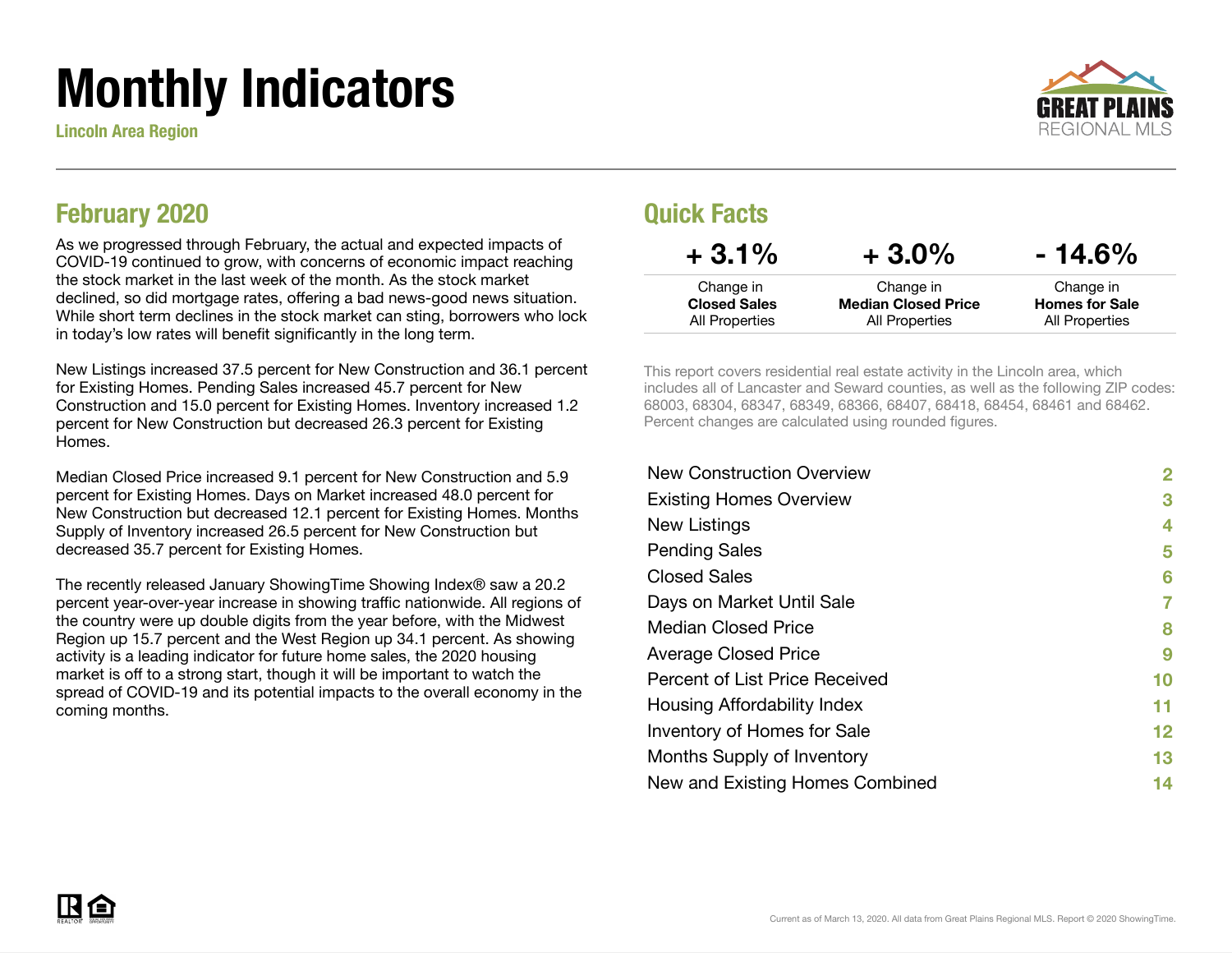#### New Construction Overview

Key metrics by report month and for year-to-date (YTD) starting from the first of the year. New Construction properties only.



| <b>Key Metrics</b>                    | <b>Historical Sparkbars</b>                                        | 2-2019    | 2-2020    | % Change | <b>YTD 2019</b> | <b>YTD 2020</b> | % Change |
|---------------------------------------|--------------------------------------------------------------------|-----------|-----------|----------|-----------------|-----------------|----------|
| <b>New Listings</b>                   | $2 - 2018$<br>$2 - 2019$<br>8-2019<br>$2 - 2020$<br>8-2018         | 88        | 121       | $+37.5%$ | 225             | 236             | $+4.9%$  |
| <b>Pending Sales</b>                  | $2 - 2019$<br>$2 - 2020$<br>$2 - 2018$<br>$8 - 2018$<br>$8 - 2019$ | 46        | 67        | $+45.7%$ | 129             | 125             | $-3.1%$  |
| <b>Closed Sales</b>                   | $2 - 2020$<br>$2 - 2018$<br>$8 - 2018$<br>$2 - 2019$<br>$8 - 2019$ | 43        | 44        | $+2.3%$  | 90              | 84              | $-6.7%$  |
| Days on Market Until Sale             | $2 - 2018$<br>$8 - 2018$<br>$2 - 2019$<br>8-2019<br>$2 - 2020$     | 50        | 74        | $+48.0%$ | 44              | 68              | $+54.5%$ |
| <b>Median Closed Price</b>            | $2 - 2019$<br>$2 - 2018$<br>$8 - 2018$<br>$8 - 2019$<br>$2 - 2020$ | \$291,600 | \$318,224 | $+9.1%$  | \$301,436       | \$316,265       | $+4.9%$  |
| <b>Average Closed Price</b>           | $2 - 2018$<br>$8 - 2018$<br>$2 - 2019$<br>8-2019<br>$2 - 2020$     | \$298,336 | \$321,766 | $+7.9%$  | \$298,657       | \$322,249       | $+7.9%$  |
| <b>Percent of List Price Received</b> | $2 - 2018$<br>$8 - 2018$<br>$2 - 2019$<br>$8 - 2019$<br>$2 - 2020$ | 100.5%    | 100.8%    | $+0.3%$  | 100.3%          | 100.6%          | $+0.3%$  |
| <b>Housing Affordability Index</b>    | $2 - 2018$<br>$8 - 2018$<br>$2 - 2019$<br>$8 - 2019$<br>$2 - 2020$ | 109       | 106       | $-2.8%$  | 106             | 107             | $+0.9%$  |
| <b>Inventory of Homes for Sale</b>    | $2 - 2019$<br>$8 - 2019$<br>$2 - 2020$<br>$2 - 2018$<br>$8 - 2018$ | 326       | 330       | $+1.2%$  |                 |                 |          |
| <b>Months Supply of Inventory</b>     | $2 - 2018$<br>$8 - 2018$<br>$2 - 2019$<br>8-2019<br>$2 - 2020$     | 4.9       | 6.2       | $+26.5%$ |                 |                 |          |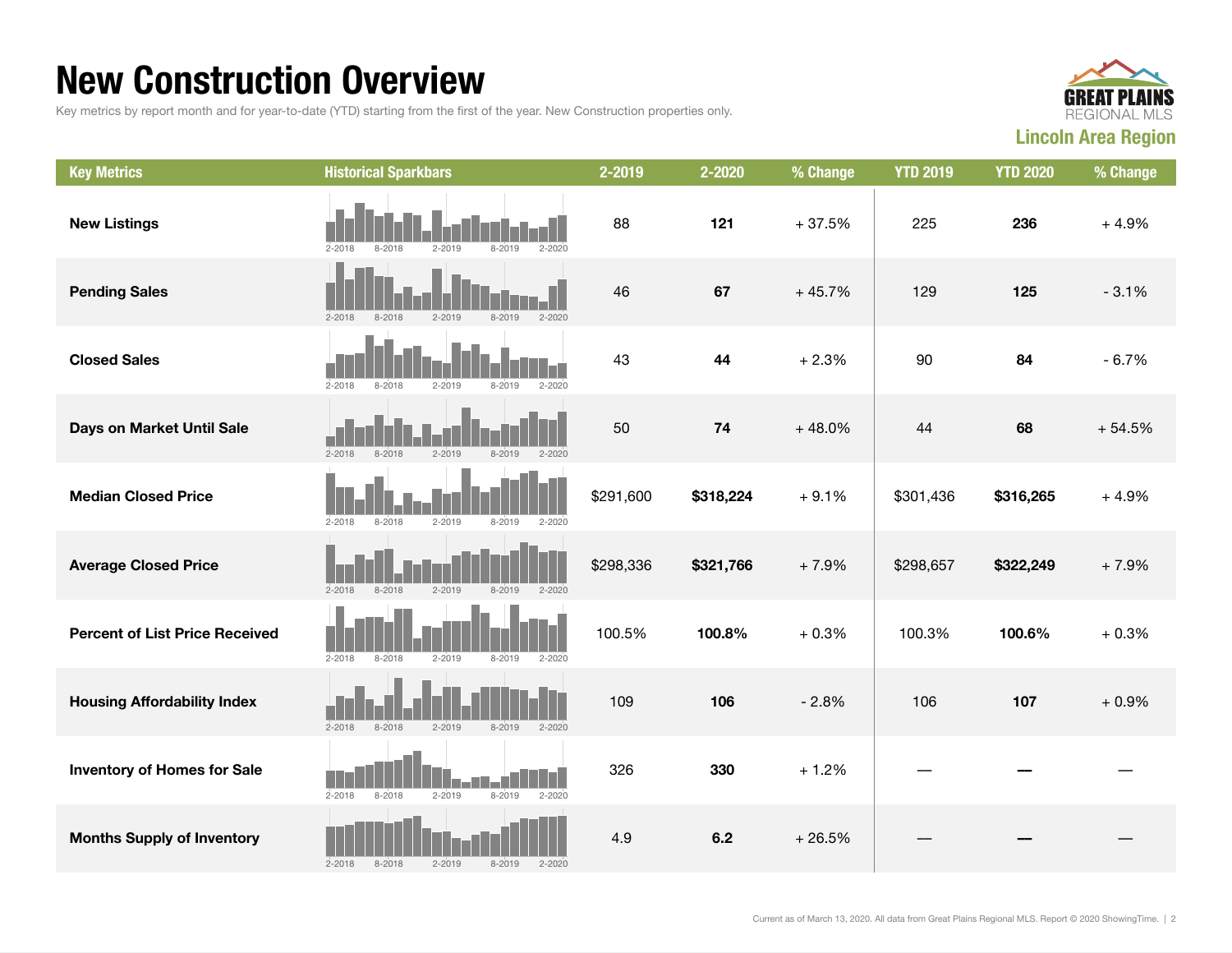## Existing Homes Overview

Key metrics by report month and for year-to-date (YTD) starting from the first of the year. Existing Homes properties only.



| <b>Key Metrics</b>                    | <b>Historical Sparkbars</b>                                        | 2-2019    | 2-2020    | % Change | <b>YTD 2019</b> | <b>YTD 2020</b> | % Change |
|---------------------------------------|--------------------------------------------------------------------|-----------|-----------|----------|-----------------|-----------------|----------|
| <b>New Listings</b>                   | $2 - 2018$<br>$8 - 2018$<br>$2 - 2019$<br>8-2019<br>$2 - 2020$     | 269       | 366       | $+36.1%$ | 670             | 673             | $+0.4%$  |
| <b>Pending Sales</b>                  | $2 - 2018$<br>$8 - 2018$<br>$2 - 2019$<br>$8 - 2019$<br>$2 - 2020$ | 287       | 330       | $+15.0%$ | 571             | 636             | $+11.4%$ |
| <b>Closed Sales</b>                   | $2 - 2018$<br>$8 - 2018$<br>$2 - 2019$<br>$8 - 2019$<br>$2 - 2020$ | 249       | 257       | $+3.2%$  | 447             | 460             | $+2.9%$  |
| Days on Market Until Sale             | $8 - 2018$<br>$2 - 2019$<br>$2 - 2020$<br>$2 - 2018$<br>$8 - 2019$ | 33        | 29        | $-12.1%$ | 34              | 29              | $-14.7%$ |
| <b>Median Closed Price</b>            | $2 - 2018$<br>$8 - 2018$<br>$2 - 2019$<br>$8 - 2019$<br>$2 - 2020$ | \$169,000 | \$179,000 | $+5.9%$  | \$172,000       | \$182,000       | $+5.8%$  |
| <b>Average Closed Price</b>           | $2 - 2018$<br>$8 - 2018$<br>$2 - 2019$<br>$8 - 2019$<br>$2 - 2020$ | \$200,338 | \$215,381 | $+7.5%$  | \$201,739       | \$213,018       | $+5.6%$  |
| <b>Percent of List Price Received</b> | $2 - 2018$<br>$2 - 2019$<br>$8 - 2018$<br>$8 - 2019$<br>$2 - 2020$ | 97.7%     | 97.6%     | $-0.1%$  | 97.7%           | 97.6%           | $-0.1%$  |
| <b>Housing Affordability Index</b>    | $8 - 2018$<br>$2 - 2019$<br>$2 - 2018$<br>$8 - 2019$<br>$2 - 2020$ | 189       | 189       | 0.0%     | 186             | 186             | 0.0%     |
| <b>Inventory of Homes for Sale</b>    | $2 - 2019$<br>$2 - 2018$<br>$8 - 2018$<br>$8 - 2019$<br>$2 - 2020$ | 441       | 325       | $-26.3%$ |                 |                 |          |
| <b>Months Supply of Inventory</b>     | $2 - 2018$<br>$8 - 2018$<br>$2 - 2019$<br>$8 - 2019$<br>$2 - 2020$ | 1.4       | 0.9       | $-35.7%$ |                 |                 |          |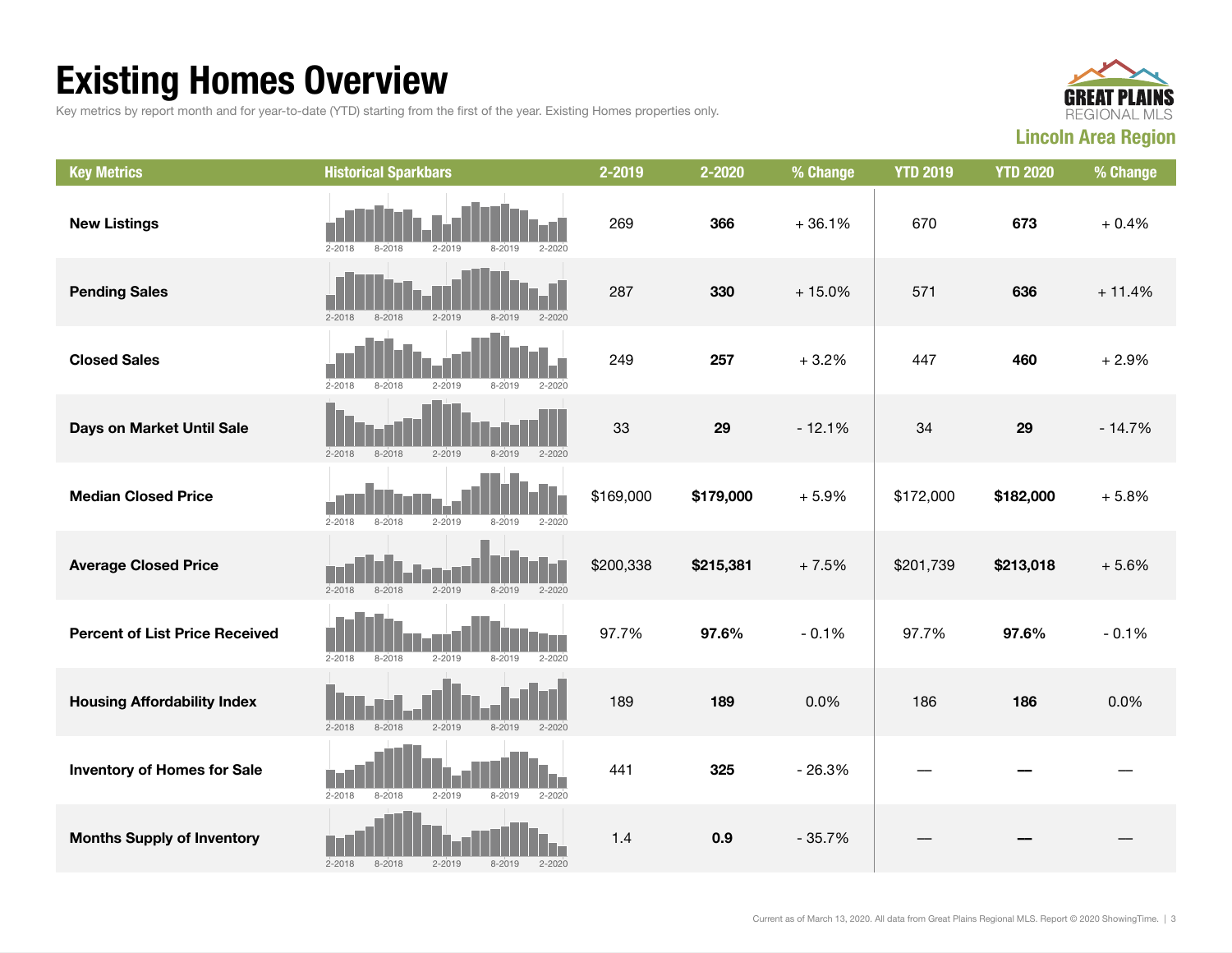## New Listings

A count of the properties that have been newly listed on the market in a given month.





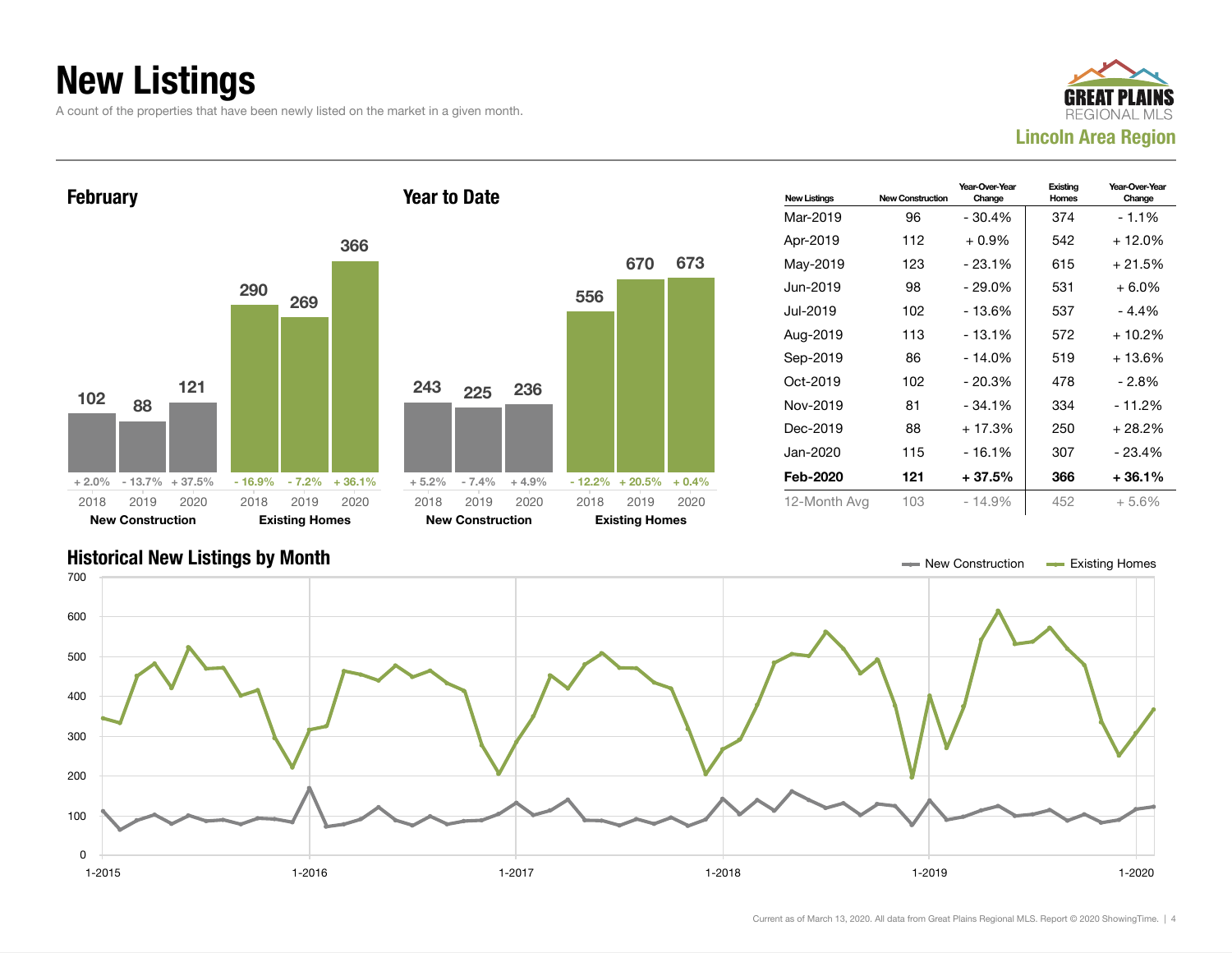#### Pending Sales

A count of the properties on which offers have been accepted in a given month.





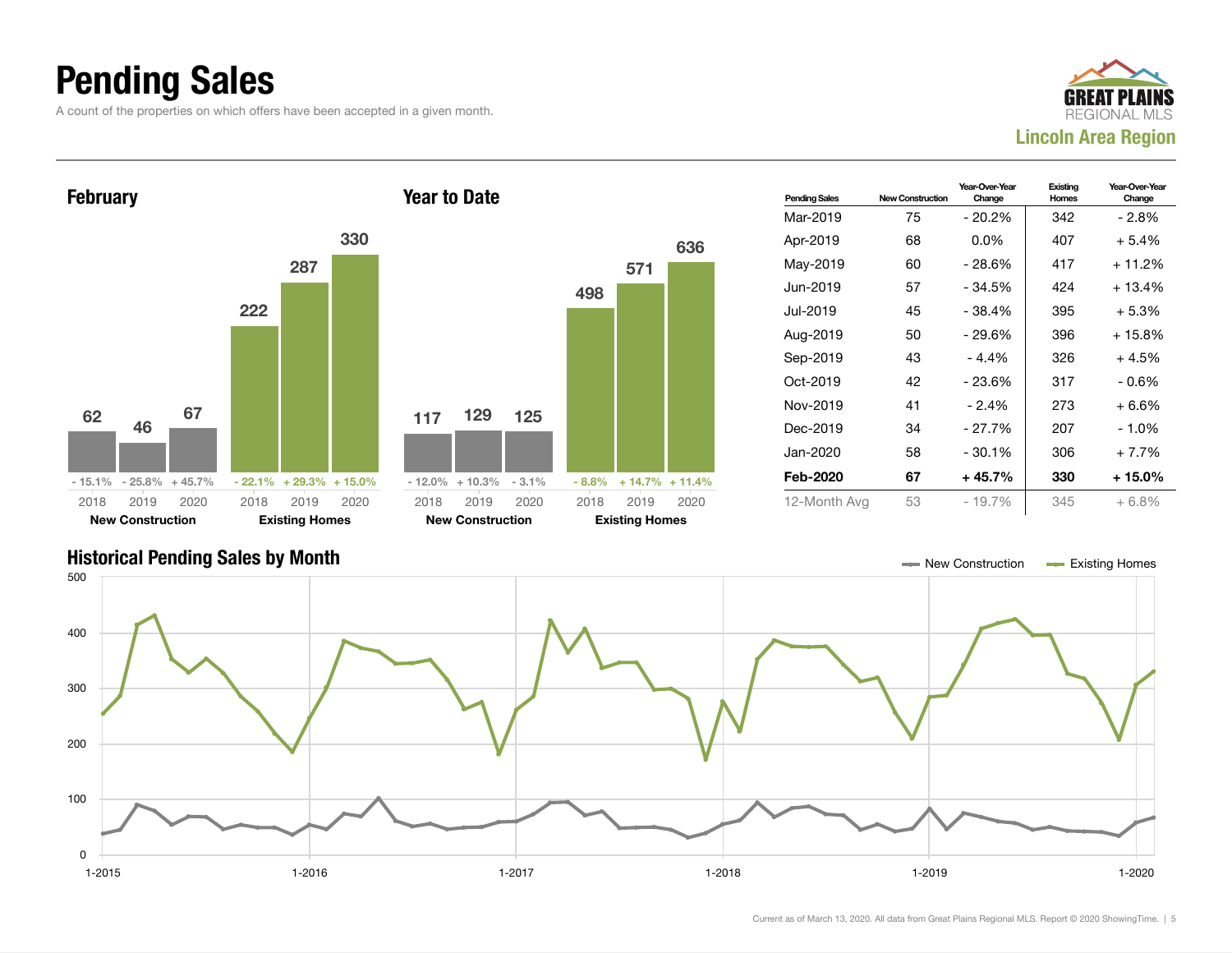#### Closed Sales

A count of the actual sales that closed in a given month.





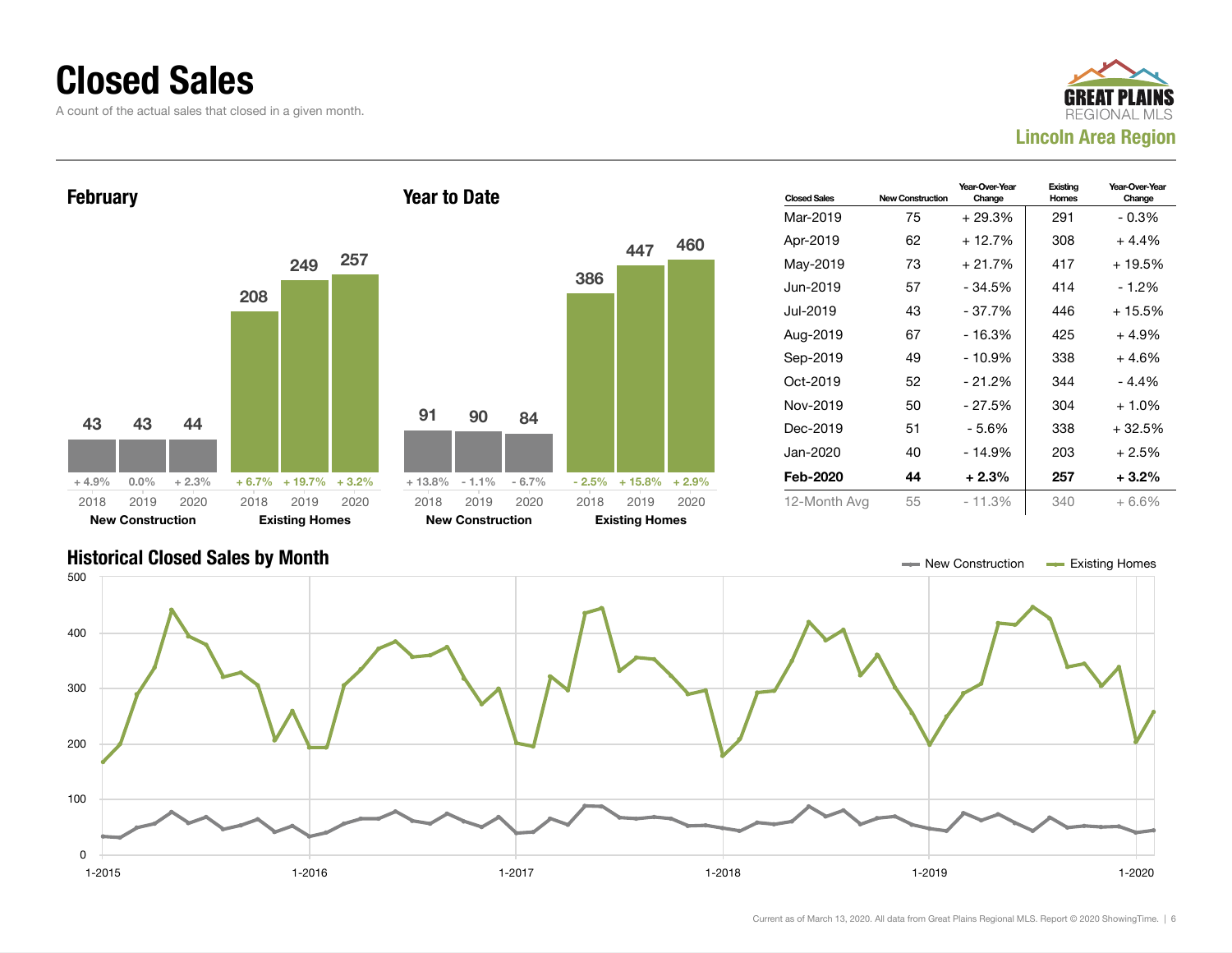#### Days on Market Until Sale

Average number of days between when a property is listed and when an offer is accepted in a given month.





| Days on Market | <b>New Construction</b> | Year-Over-Year<br>Change | Existing<br>Homes | Year-Over-Year<br>Change |
|----------------|-------------------------|--------------------------|-------------------|--------------------------|
| Mar-2019       | 52                      | $+2.0%$                  | 33                | $+17.9%$                 |
| Apr-2019       | 79                      | $+25.4%$                 | 26                | $+8.3%$                  |
| May-2019       | 62                      | $+24.0%$                 | 19                | $0.0\%$                  |
| Jun-2019       | 49                      | - 7.5%                   | 20                | + 17.6%                  |
| Jul-2019       | 45                      | $-34.8%$                 | 15                | + 15.4%                  |
| Aug-2019       | 55                      | $+5.8%$                  | 19                | + 11.8%                  |
| Sep-2019       | 53                      | $-17.2%$                 | 17                | $-10.5%$                 |
| Oct-2019       | 65                      | $+20.4%$                 | 21                | $-4.5%$                  |
| Nov-2019       | 75                      | $+108.3%$                | 20                | - 4.8%                   |
| Dec-2019       | 62                      | $+10.7%$                 | 29                | $-9.4%$                  |
| Jan-2020       | 61                      | $+60.5%$                 | 29                | $-19.4%$                 |
| Feb-2020       | 74                      | $+48.0\%$                | 29                | - 12.1%                  |
| 12-Month Avg*  | 61                      | $+14.5%$                 | 22                | $+0.3%$                  |

Historical Days on Market Until Sale by Month New York New York New York New Construction And Existing Homes

\* Days on Market for all properties from March 2019 through February 2020. This is not the average of the individual figures above.

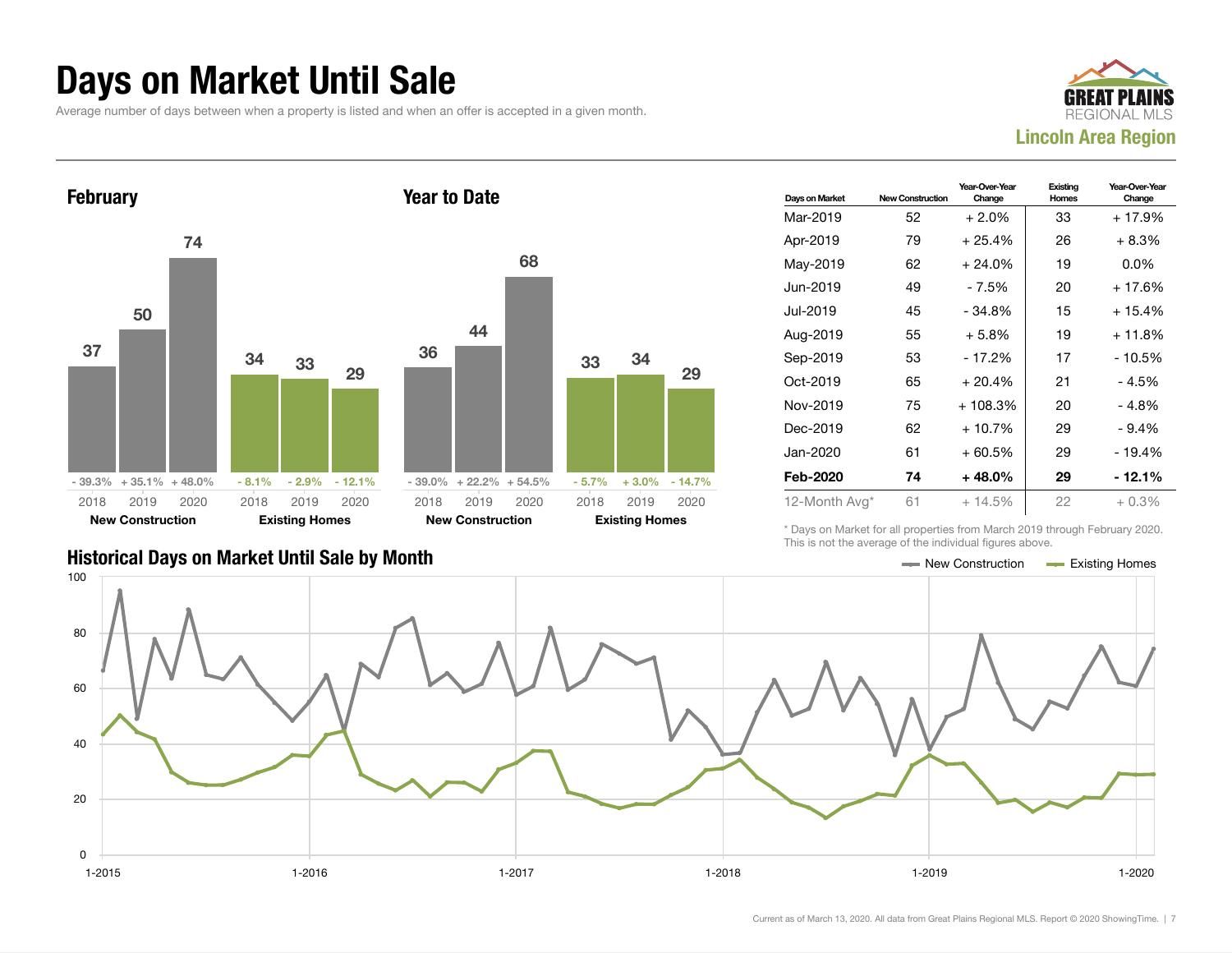#### Median Closed Price

Point at which half of the sales sold for more and half sold for less, not accounting for seller concessions, in a given month.



**February** 

\$324,700

2018



| <b>Median Closed Price</b> | <b>New Construction</b> | Year-Over-Year<br>Change | Existing<br>Homes | Year-Over-Year<br>Change |
|----------------------------|-------------------------|--------------------------|-------------------|--------------------------|
| Mar-2019                   | \$295,000               | - 2.7%                   | \$174,000         | - 2.8%                   |
| Apr-2019                   | \$330,750               | $+9.2\%$                 | \$185,000         | $+2.8%$                  |
| May-2019                   | \$304,500               | $+7.4%$                  | \$187,500         | $+4.2\%$                 |
| Jun-2019.                  | \$295,779               | - 3.6%                   | \$200,000         | $+4.7%$                  |
| Jul-2019                   | \$302,000               | - 5.6%                   | \$200,000         | $+8.3%$                  |
| Aug-2019                   | \$316,900               | $+6.4%$                  | \$189,900         | $+2.6%$                  |
| Sep-2019                   | \$315,000               | $+14.5%$                 | \$199,950         | $+11.1%$                 |
| Oct-2019                   | \$323,900               | $+10.4%$                 | \$192,000         | $+7.9%$                  |
| Nov-2019                   | \$327,818               | $+16.0\%$                | \$181,875         | $+1.0%$                  |
| Dec-2019                   | \$309.900               | $+11.5%$                 | \$190,000         | $+5.6%$                  |
| Jan-2020                   | \$316,265               | $+4.9%$                  | \$188,000         | $+6.7%$                  |
| Feb-2020                   | \$318,224               | $+9.1%$                  | \$179,000         | $+5.9\%$                 |
| 12-Month Avg*              | \$310.459               | $+6.4%$                  | \$189,900         | $+5.5%$                  |

Historical Median Closed Price by Month  $\blacksquare$ 

\* Median Closed Price for all properties from March 2019 through February 2020. This is not the average of the individual figures above.

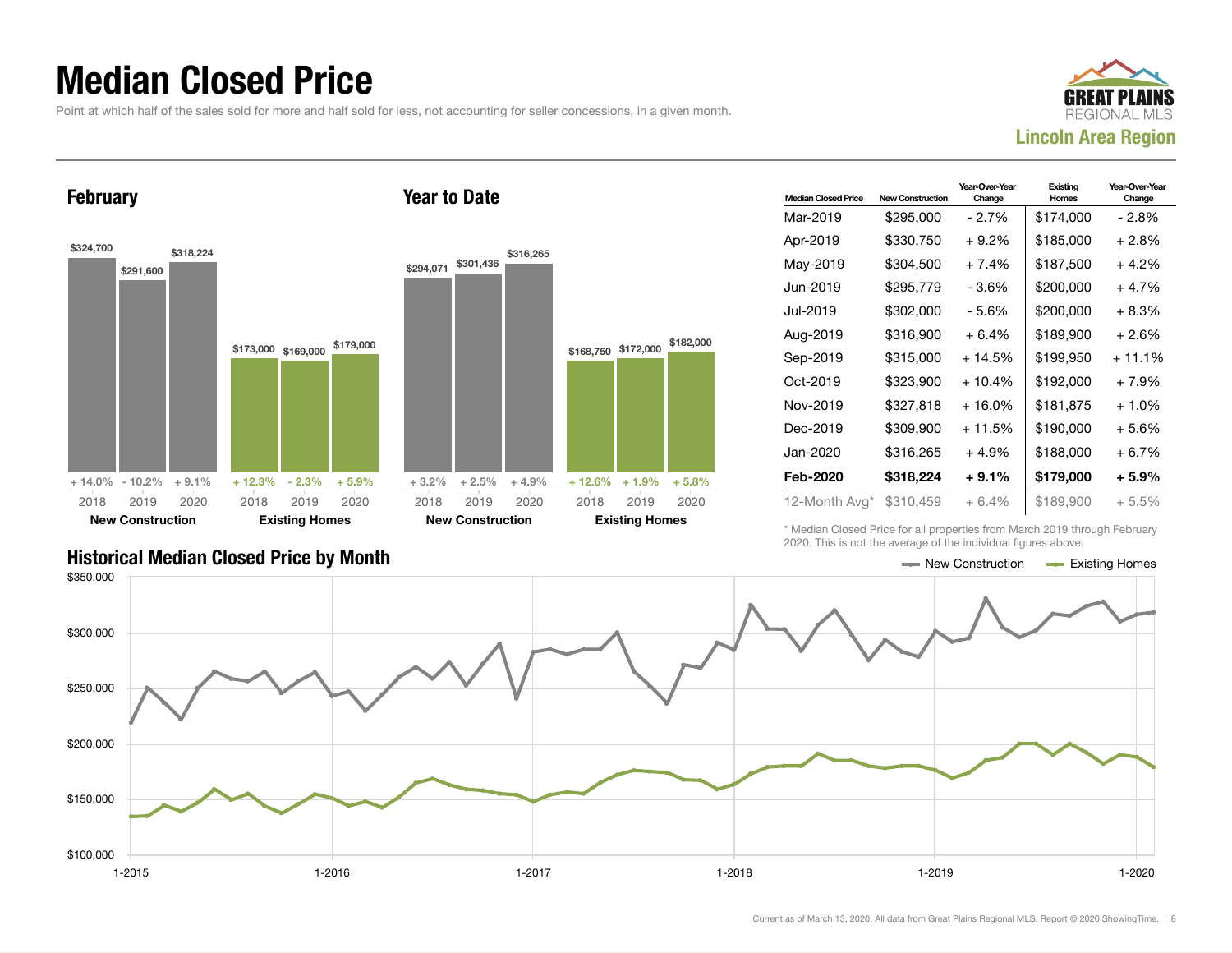#### Average Closed Price

Average sales price for all closed sales, not accounting for seller concessions, in a given month.



February





| <b>Average Closed Price</b> | <b>New Construction</b> | Year-Over-Year<br>Change | Existing<br><b>Homes</b> | Year-Over-Year<br>Change |
|-----------------------------|-------------------------|--------------------------|--------------------------|--------------------------|
| Mar-2019                    | \$312,358               | $+5.6\%$                 | \$205.647                | $-0.1\%$                 |
| Apr-2019                    | \$320,708               | $+8.4%$                  | \$206,849                | - 2.2%                   |
| May-2019                    | \$315,621               | $+0.4%$                  | \$218,820                | - 0.9%                   |
| Jun-2019                    | \$325,300               | $+5.9%$                  | \$246,499                | $+10.1%$                 |
| Jul-2019                    | \$315,441               | $-2.9%$                  | \$223,238                | $+3.9%$                  |
| Aug-2019                    | \$312,565               | - 3.8%                   | \$220,675                | - 1.5%                   |
| Sep-2019                    | \$323,980               | $+15.8%$                 | \$231,713                | $+8.1%$                  |
| Oct-2019                    | \$339.264               | $+11.2%$                 | \$221,167                | + 12.2%                  |
| Nov-2019                    | \$332,739               | + 12.5%                  | \$213,599                | $+2.5%$                  |
| Dec-2019                    | \$319,329               | $+4.2%$                  | \$221,587                | $+9.3%$                  |
| Jan-2020                    | \$322,781               | $+8.0\%$                 | \$210,028                | $+3.2%$                  |
| Feb-2020                    | \$321,766               | + 7.9%                   | \$215,381                | $+7.5%$                  |
| 12-Month Avg*               | \$321,127               | + 5.2%                   | \$220,911                | $+4.3%$                  |

\* Average Closed Price for all properties from March 2019 through February 2020. This is not the average of the individual figures above.

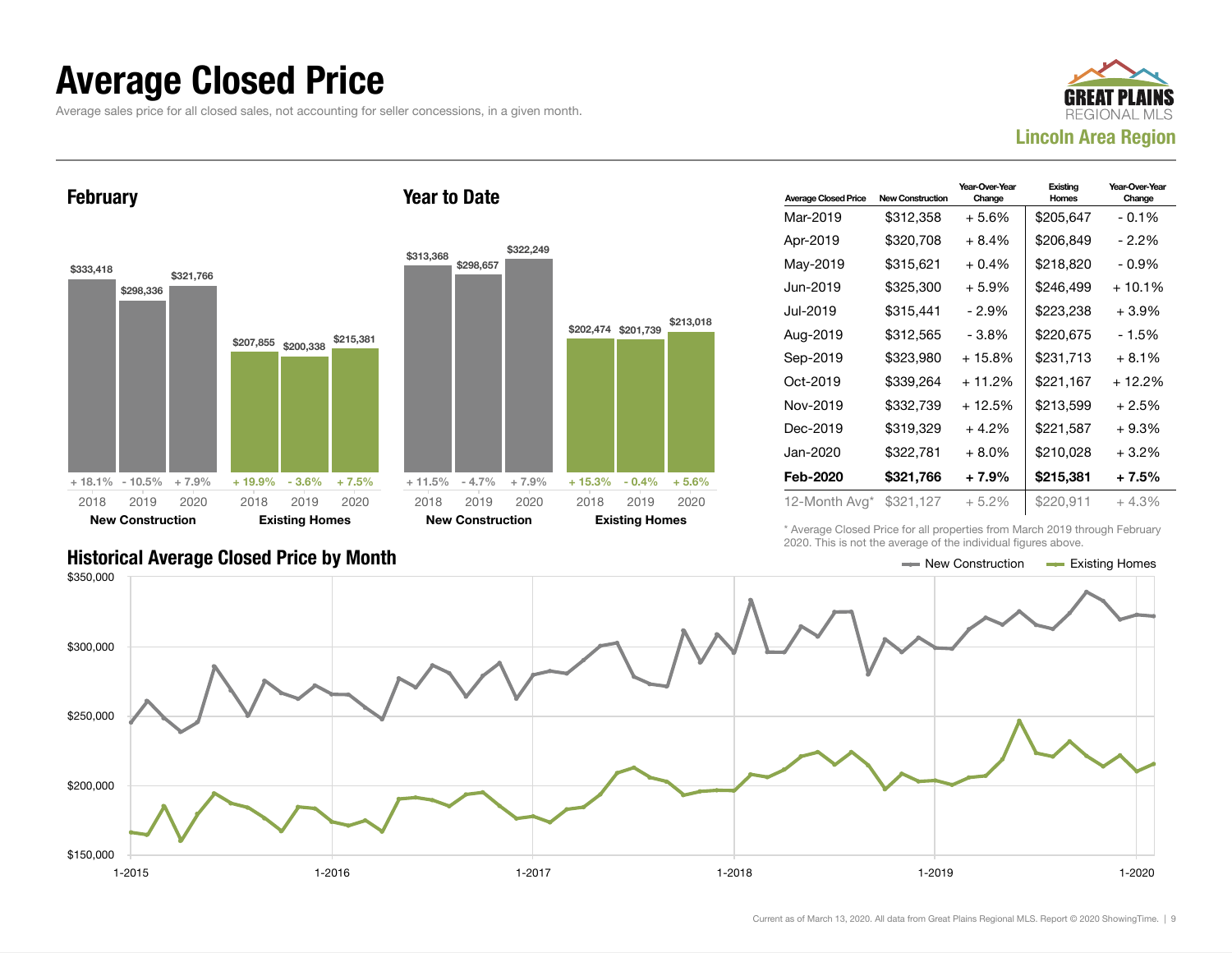#### Percent of List Price Received

Percentage found when dividing a property's sales price by its most recent list price, then taking the average for all properties sold in a given month, not accounting for seller concessions.





| — New Construction | <b>Existing Homes</b> |
|--------------------|-----------------------|
|                    |                       |

| Pct. of List Price<br>Received | <b>New Construction</b> | Year-Over-Year<br>Change | Existing<br>Homes | Year-Over-Year<br>Change |
|--------------------------------|-------------------------|--------------------------|-------------------|--------------------------|
| Mar-2019                       | 100.5%                  | $-0.7%$                  | 98.0%             | $-1.3%$                  |
| Apr-2019                       | 100.5%                  | $+0.4\%$                 | 98.4%             | $-0.7%$                  |
| May-2019                       | 101.3%                  | $+0.7%$                  | 99.5%             | $-0.4%$                  |
| Jun-2019                       | 100.9%                  | $+0.2\%$                 | 99.4%             | $+0.1\%$                 |
| Jul-2019                       | 100.2%                  | $-0.5%$                  | 98.9%             | $-0.7\%$                 |
| Aug-2019                       | 100.1%                  | $-0.3%$                  | 98.4%             | $-0.8\%$                 |
| Sep-2019                       | 101.2%                  | $+0.1%$                  | 98.3%             | $-0.6%$                  |
| Oct-2019                       | 100.4%                  | $-0.7\%$                 | 98.2%             | $+0.3%$                  |
| Nov-2019                       | 100.6%                  | $+0.9%$                  | 97.9%             | $+0.1%$                  |
| Dec-2019                       | 100.6%                  | $+0.4%$                  | 97.8%             | $+0.5%$                  |
| Jan-2020                       | 100.3%                  | $+0.1\%$                 | 97.6%             | $-0.1\%$                 |
| Feb-2020                       | 100.8%                  | $+0.3%$                  | 97.6%             | $-0.1\%$                 |
| 12-Month Avg*                  | 100.6%                  | $+0.1\%$                 | 98.4%             | $-0.3%$                  |

\* Pct. of List Price Received for all properties from March 2019 through February 2020. This is not the average of the individual figures above.

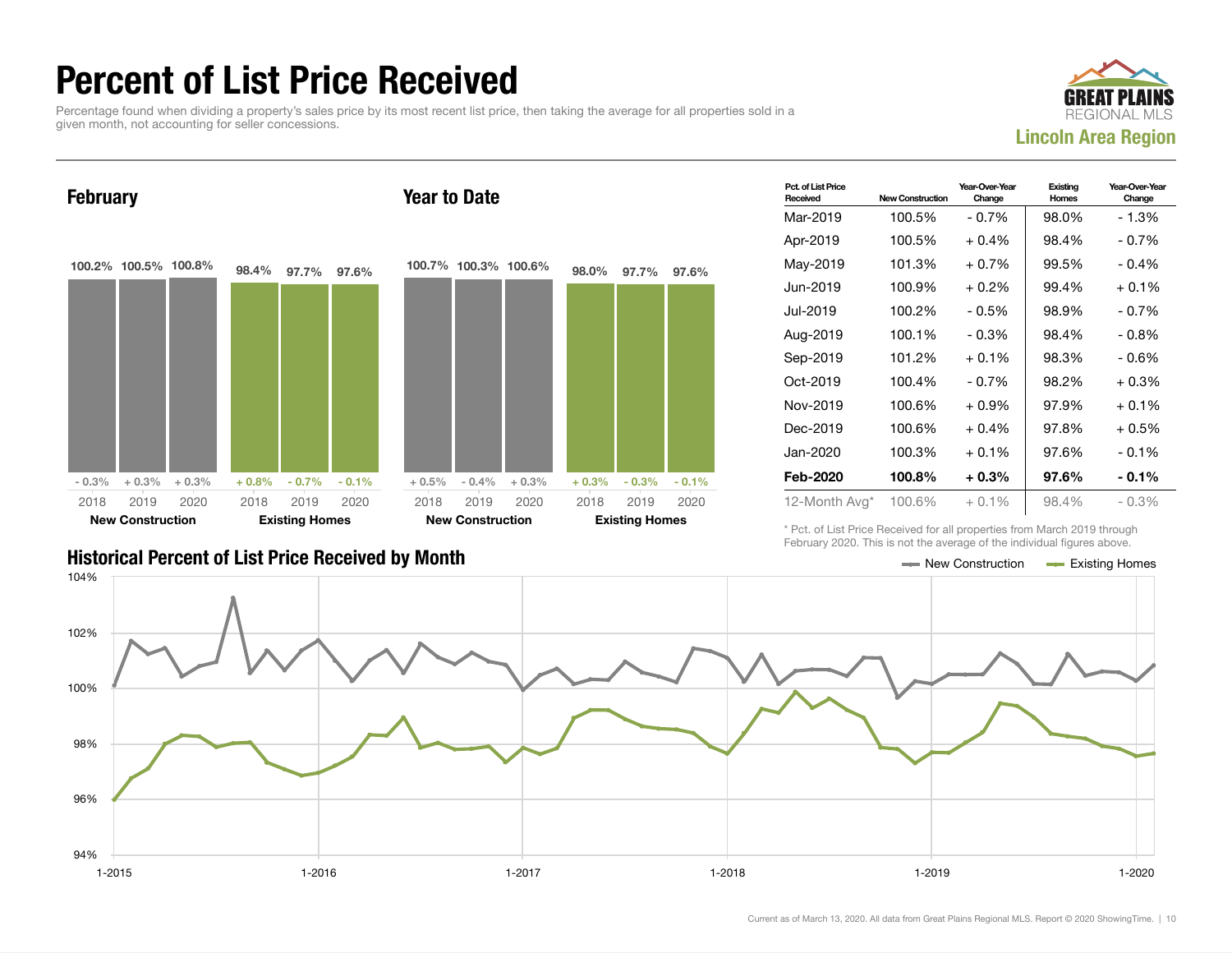## Housing Affordability Index

This index measures housing affordability for the region. For example, an index of 120 means the median household income is 120% of what is necessary to qualify for the median-priced home under prevailing interest rates. A higher number means greater affordability.





| <b>Affordability Index</b> | <b>New Construction</b> | Year-Over-Year<br>Change | Existing<br>Homes | Year-Over-Year<br>Change |
|----------------------------|-------------------------|--------------------------|-------------------|--------------------------|
| Mar-2019                   | 109                     | $+4.8%$                  | 185               | $+4.5%$                  |
| Apr-2019                   | 98                      | - 4.9%                   | 175               | $+1.2%$                  |
| May-2019                   | 106                     | - 3.6%                   | 173               | $0.0\%$                  |
| Jun-2019                   | 109                     | $+6.9%$                  | 162               | $-1.2%$                  |
| Jul-2019.                  | 109                     | $+11.2%$                 | 165               | - 2.9%                   |
| Aug-2019                   | 109                     | $+3.8%$                  | 182               | $+7.7%$                  |
| Sep-2019                   | 108                     | $-5.3%$                  | 171               | $-1.7%$                  |
| Oct-2019                   | 107                     | $+10.3%$                 | 180               | + 12.5%                  |
| Nov-2019                   | 103                     | $0.0\%$                  | 186               | + 15.5%                  |
| Dec-2019                   | 109                     | - 3.5%                   | 178               | $+1.7%$                  |
| Jan-2020                   | 107                     | $+2.9%$                  | 180               | $+0.6%$                  |
| Feb-2020                   | 106                     | $-2.8%$                  | 189               | $0.0\%$                  |
| 12-Month Avg               | 107                     | $+1.9%$                  | 177               | $+2.9%$                  |

#### Historical Housing Affordability Index by Month New Construction Existing Homes

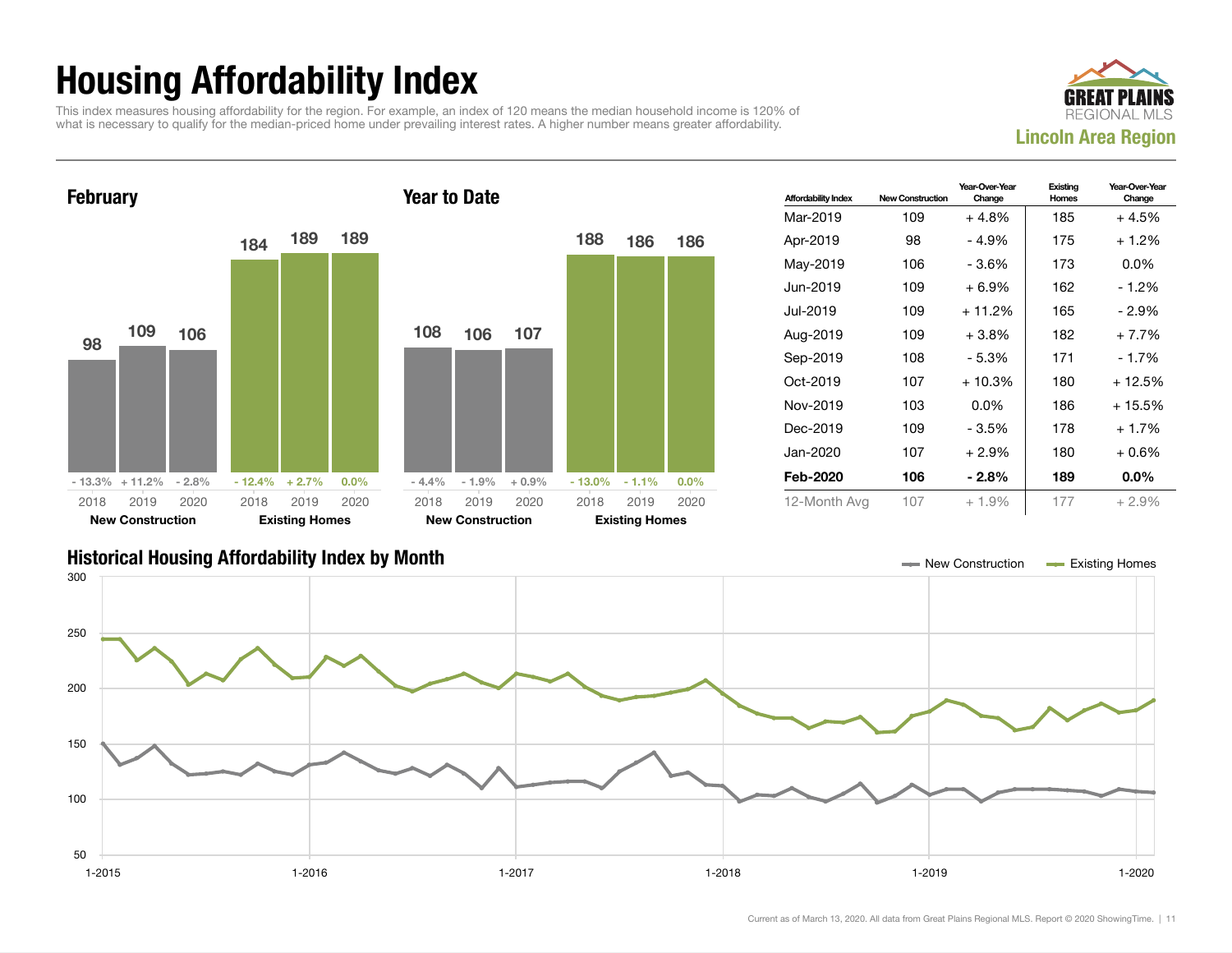#### Inventory of Homes for Sale

The number of properties available for sale in active status at the end of a given month.







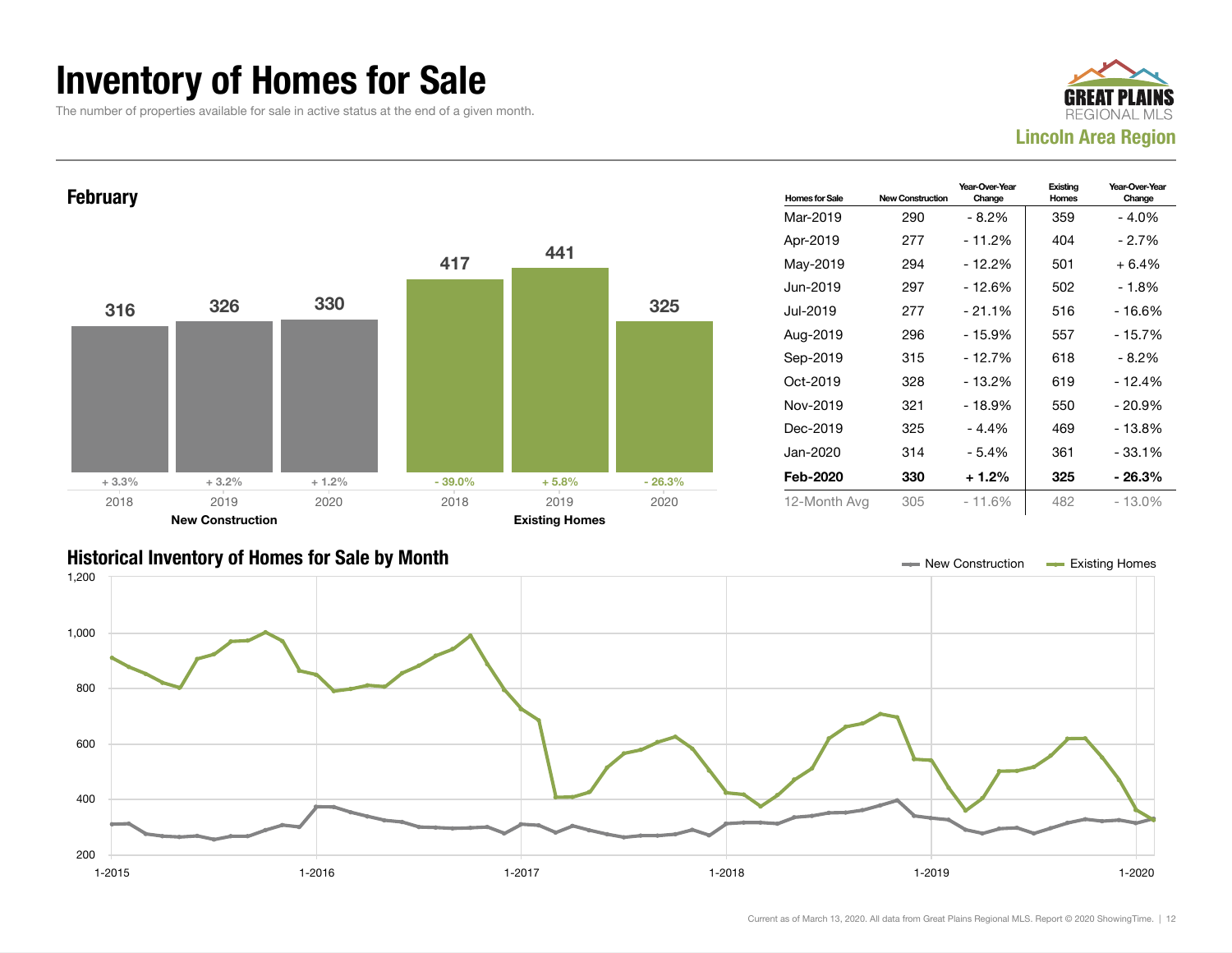## Months Supply of Inventory

The inventory of homes for sale at the end of a given month, divided by the average monthly pending sales from the last 12 months.



#### **February** 5.3 4.9 6.2  $+8.2\%$  - 7.5% + 26.5% 1.3 1.4 0.9  $-40.9\%$   $+7.7\%$   $-35.7\%$ 2018 New Construction 2019 2020 2018 Existing Homes 2019 2020

| <b>Months Supply</b> | <b>New Construction</b> | Year-Over-Year<br>Change | Existing<br>Homes | Year-Over-Year<br>Change |
|----------------------|-------------------------|--------------------------|-------------------|--------------------------|
| Mar-2019             | 4.5                     | $-15.1%$                 | 1.1               | - 8.3%                   |
| Apr-2019             | 4.3                     | $-20.4%$                 | 1.2               | - 7.7%                   |
| May-2019             | 4.7                     | - 17.5%                  | 1.5               | $0.0\%$                  |
| Jun-2019             | 4.9                     | $-14.0%$                 | 1.5               | $-6.3%$                  |
| Jul-2019             | 4.8                     | $-15.8%$                 | 1.6               | $-20.0\%$                |
| Aug-2019             | 5.3                     | - 5.4%                   | 1.7               | $-19.0\%$                |
| Sep-2019             | 5.6                     | $-1.8%$                  | 1.8               | $-14.3%$                 |
| Oct-2019             | 6.0                     | $+1.7%$                  | 1.8               | $-18.2%$                 |
| Nov-2019             | 5.9                     | - 3.3%                   | 1.6               | - 27.3%                  |
| Dec-2019             | 6.1                     | $+17.3%$                 | 1.4               | - 17.6%                  |
| Jan-2020             | 6.1                     | $+24.5%$                 | 1.1               | $-35.3%$                 |
| Feb-2020             | 6.2                     | $+26.5%$                 | 0.9               | - 35.7%                  |
| 12-Month Avg*        | 5.4                     | $-3.1\%$                 | 1.4               | $-18.6%$                 |

\* Months Supply for all properties from March 2019 through February 2020. This is not the average of the individual figures above.